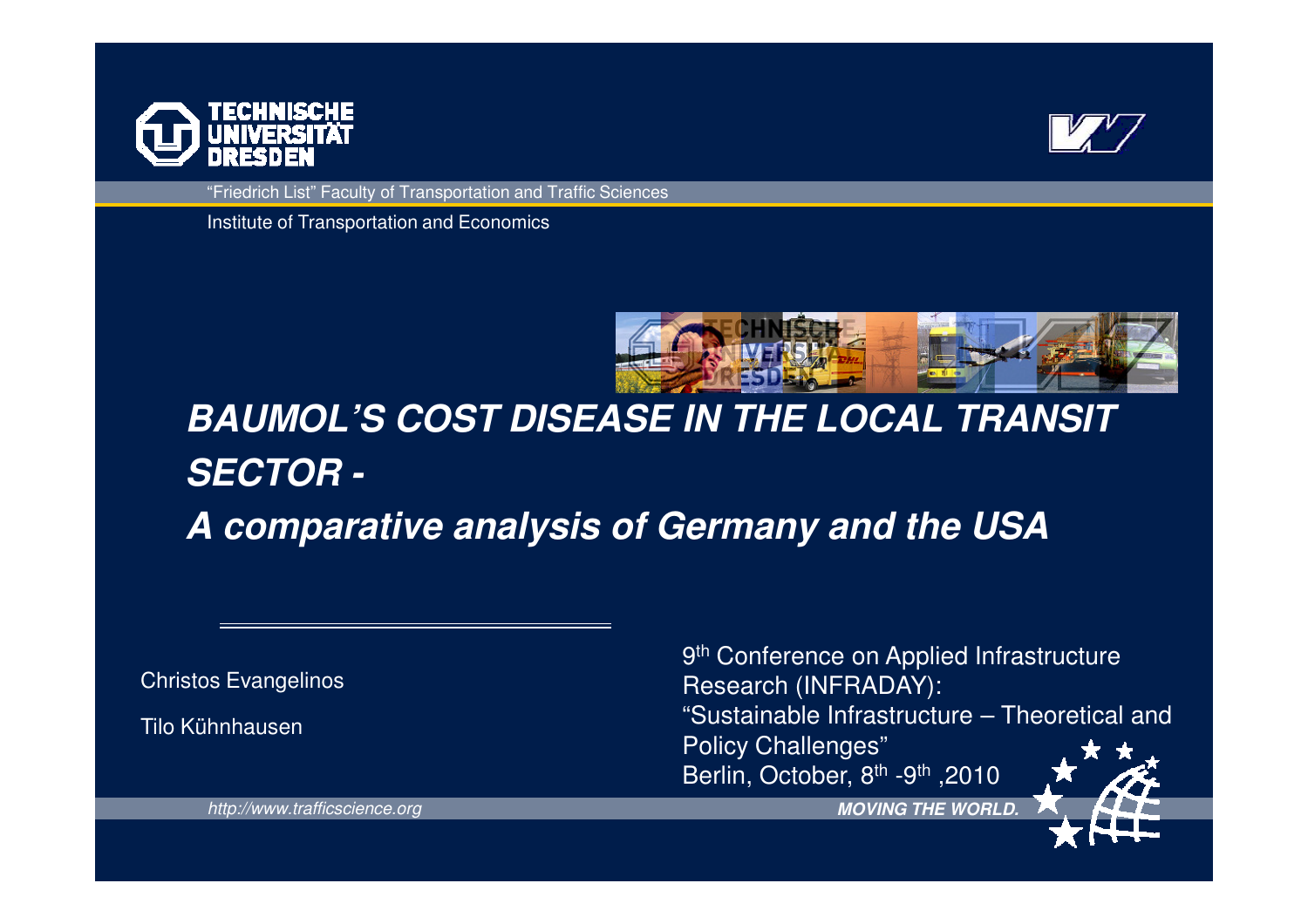

# Agenda



- •The Nature of Baumol's Cost Disease
- • Application for Public Transit
	- •Comparative Treatment of Germany and the USA
	- $\bullet$ Partial Productivity Measures
	- TFP
	- Cost Development
- $\bullet$  Affordability
	- $\bullet$ Development of Demand
- •Multisector Analysis
- $\bullet$ Policy Implications

**INSTITUTE FOR TRANSPORTATION AND ECONOMICS**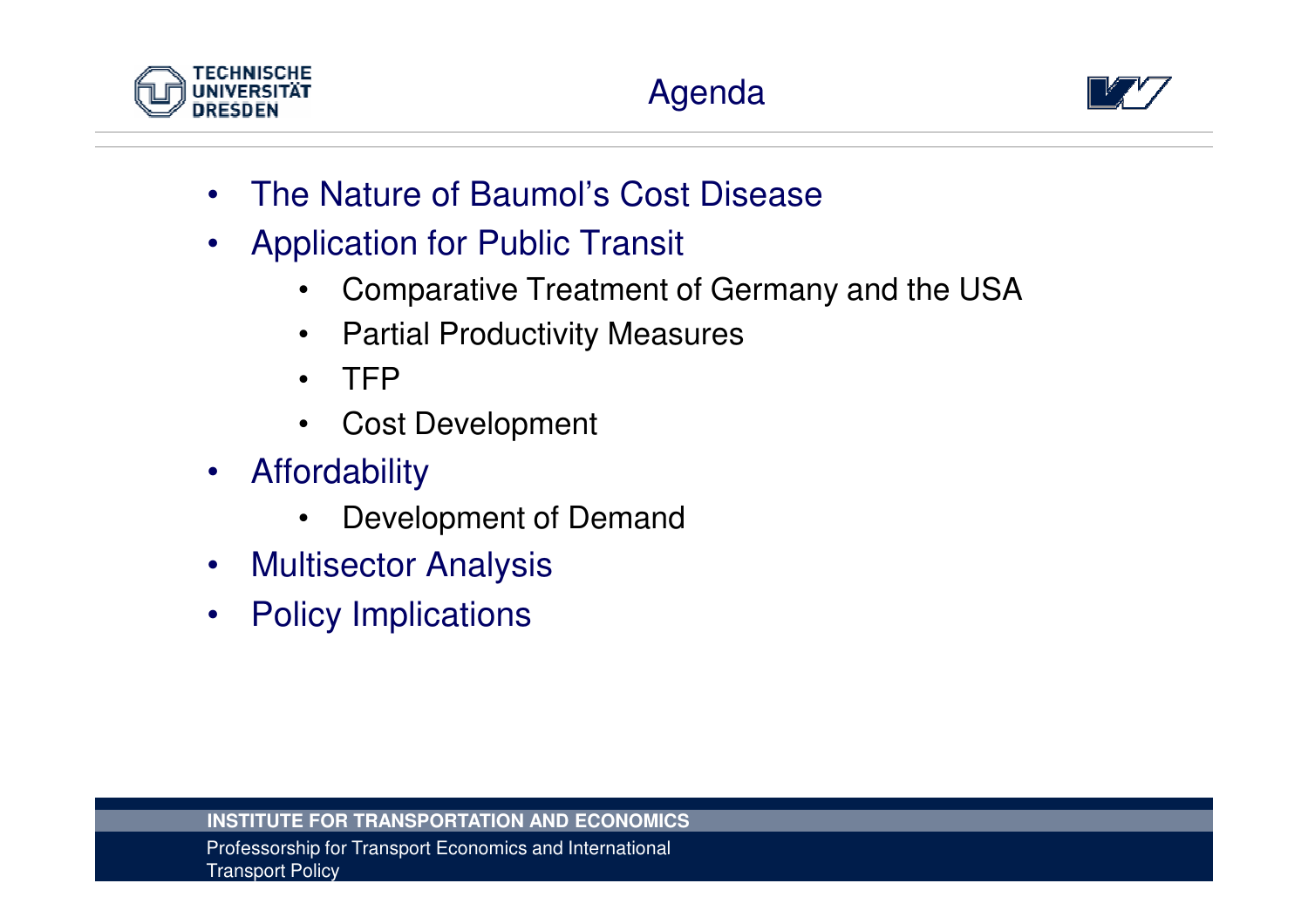

# The Nature of the Cost Disease -Productivity





### **INSTITUTE FOR TRANSPORTATION AND ECONOMICS**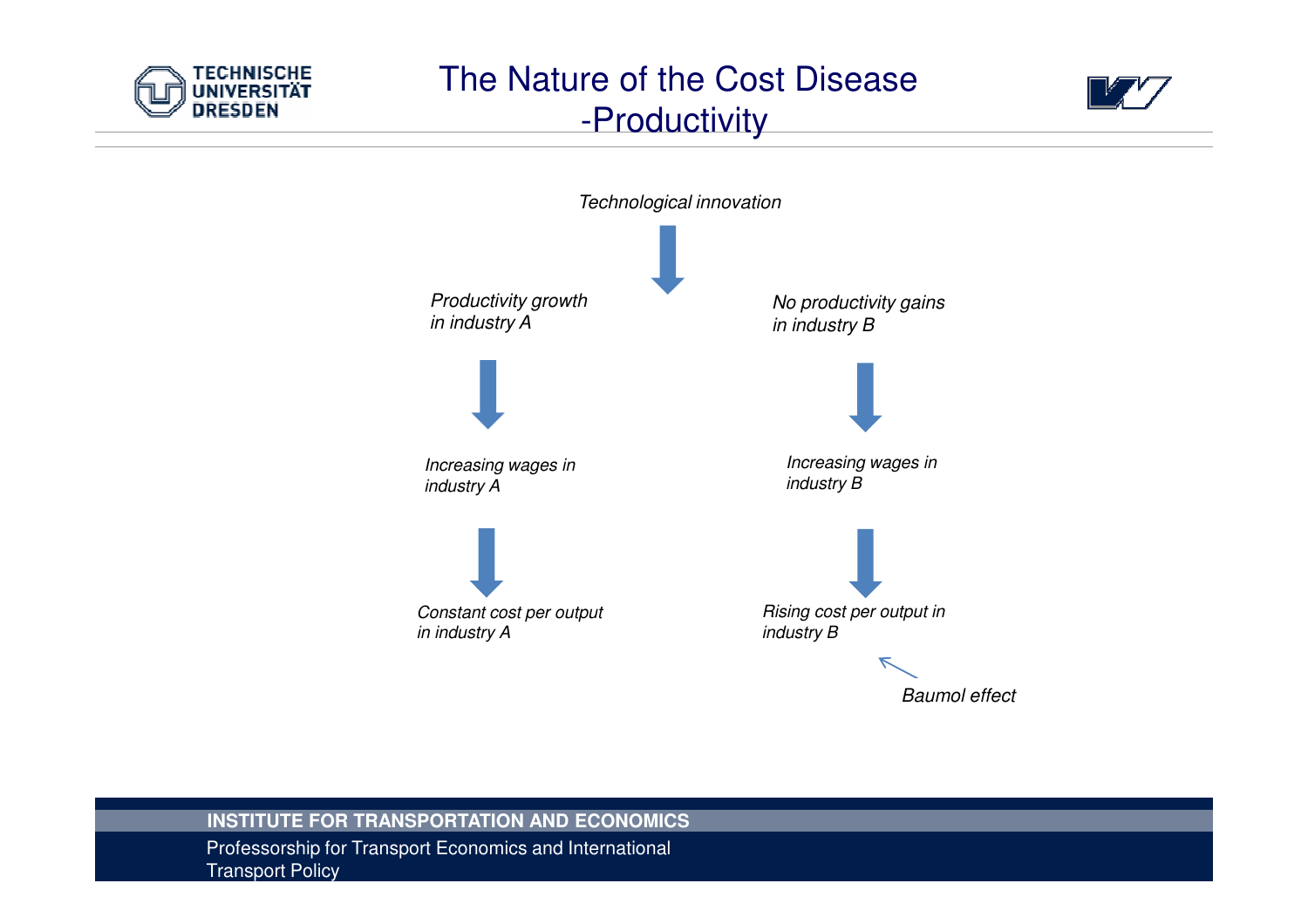

### The Nature of the Cost Disease -**Affordability**





### **INSTITUTE FOR TRANSPORTATION AND ECONOMICS**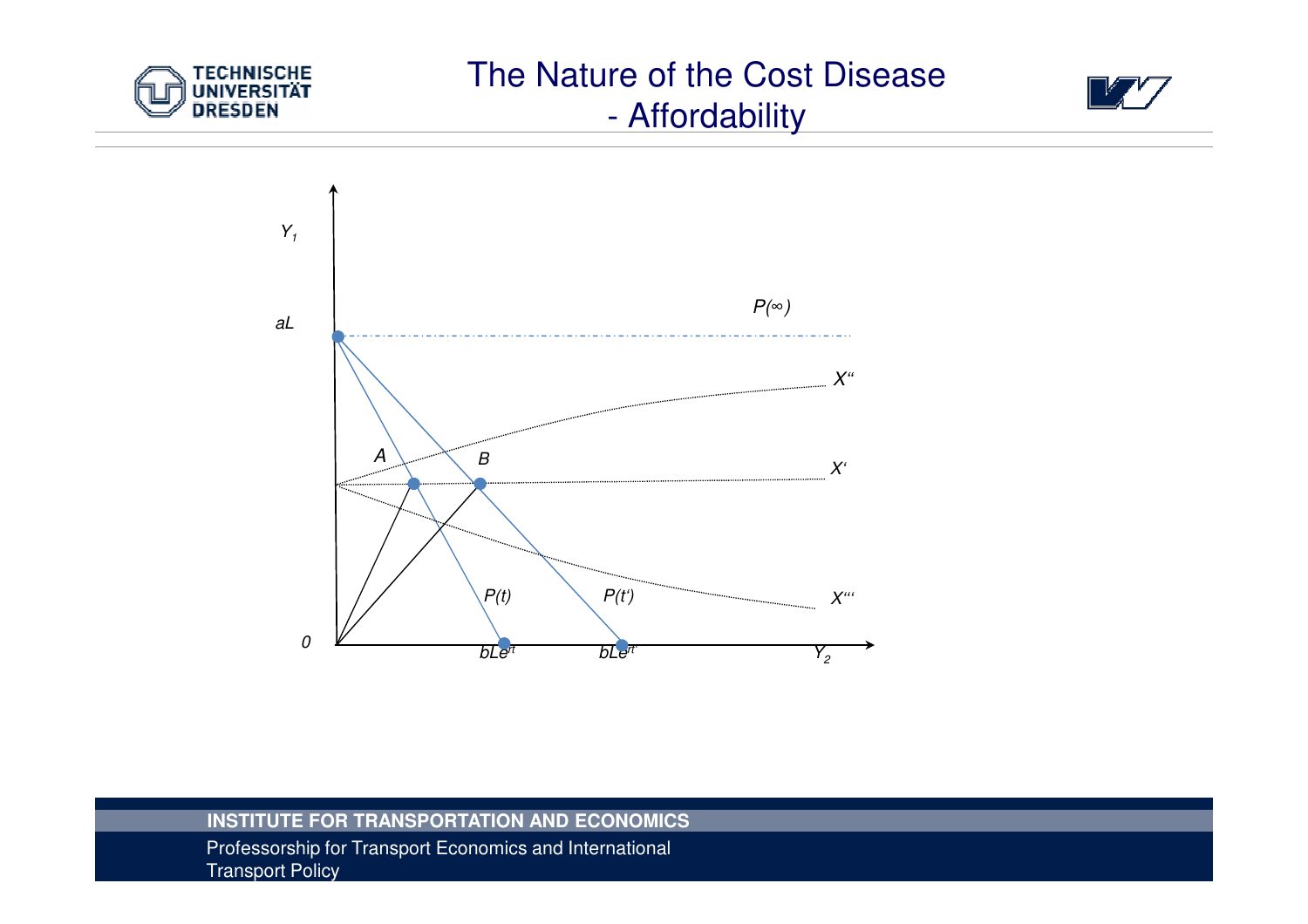### TECHNISCHE Application for Public Transit – Partial Productivity MAY **DRESDEN** Measures (1)

•Real GDP per Employee (USA)



### **INSTITUTE FOR TRANSPORTATION AND ECONOMICS**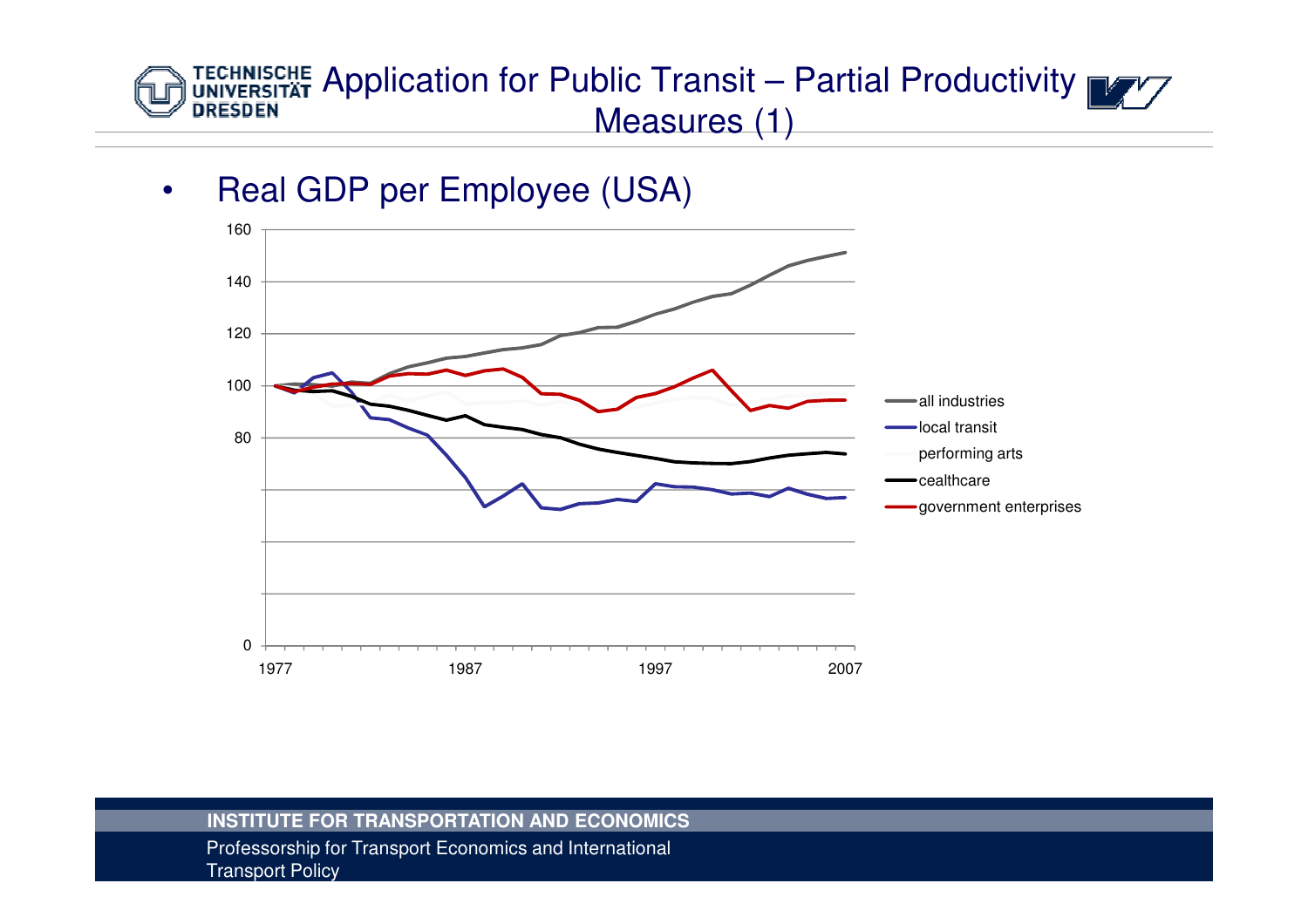# TECHNISCHE Application for Public Transit – Partial Productivity MAY Measures (2)

#### •Labor Productivity - Annual Growth Rate

| 1977-2007              | average annual growth rate in $\%$ |
|------------------------|------------------------------------|
| local transport        | $-1.631$                           |
| entire economy         | 1.394                              |
| government enterprises | $-0.139$                           |
| performing arts        | $-0.089$                           |
| healthcare             | $-0.896$                           |
| education              | $-0.838$                           |

### **INSTITUTE FOR TRANSPORTATION AND ECONOMICS**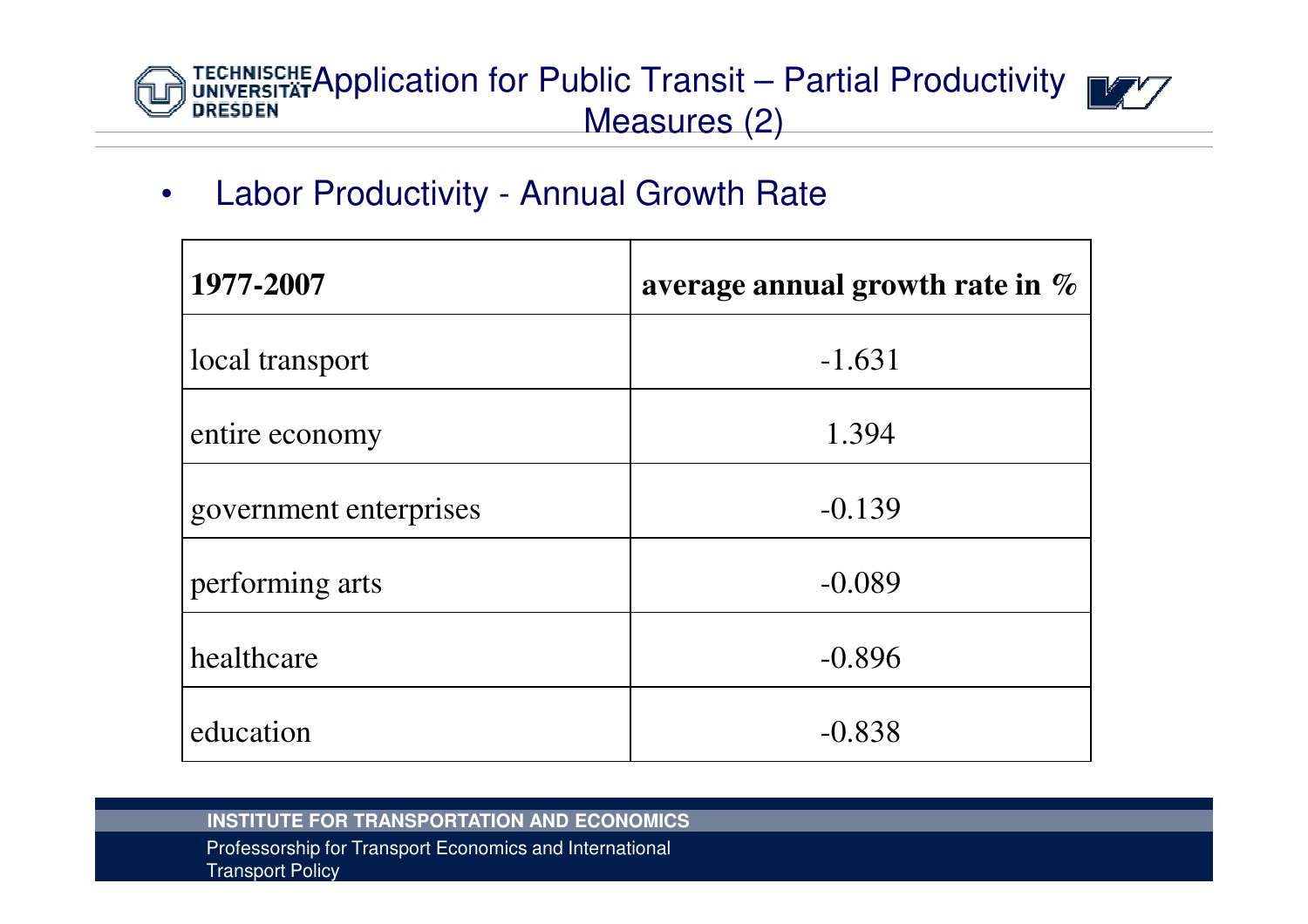



- $\bullet$  Separation between Firms with "pure" Bus Operations and Firms with Mixed Operations
- $\bullet$ Output: Vehicle Kilometres
- $\bullet$  Inputs: Number of Employees, Number of Vehicles, Population Density
- $\bullet$  Sample:
	- •USA: 250 – <sup>21</sup>
	- Germany: 75 49 $\bullet$
- $\bullet$  Period of Analysis:
	- $\bullet$ 1998 – 2007 (USA)
	- $\bullet$ 1994 – 2007 (Germany)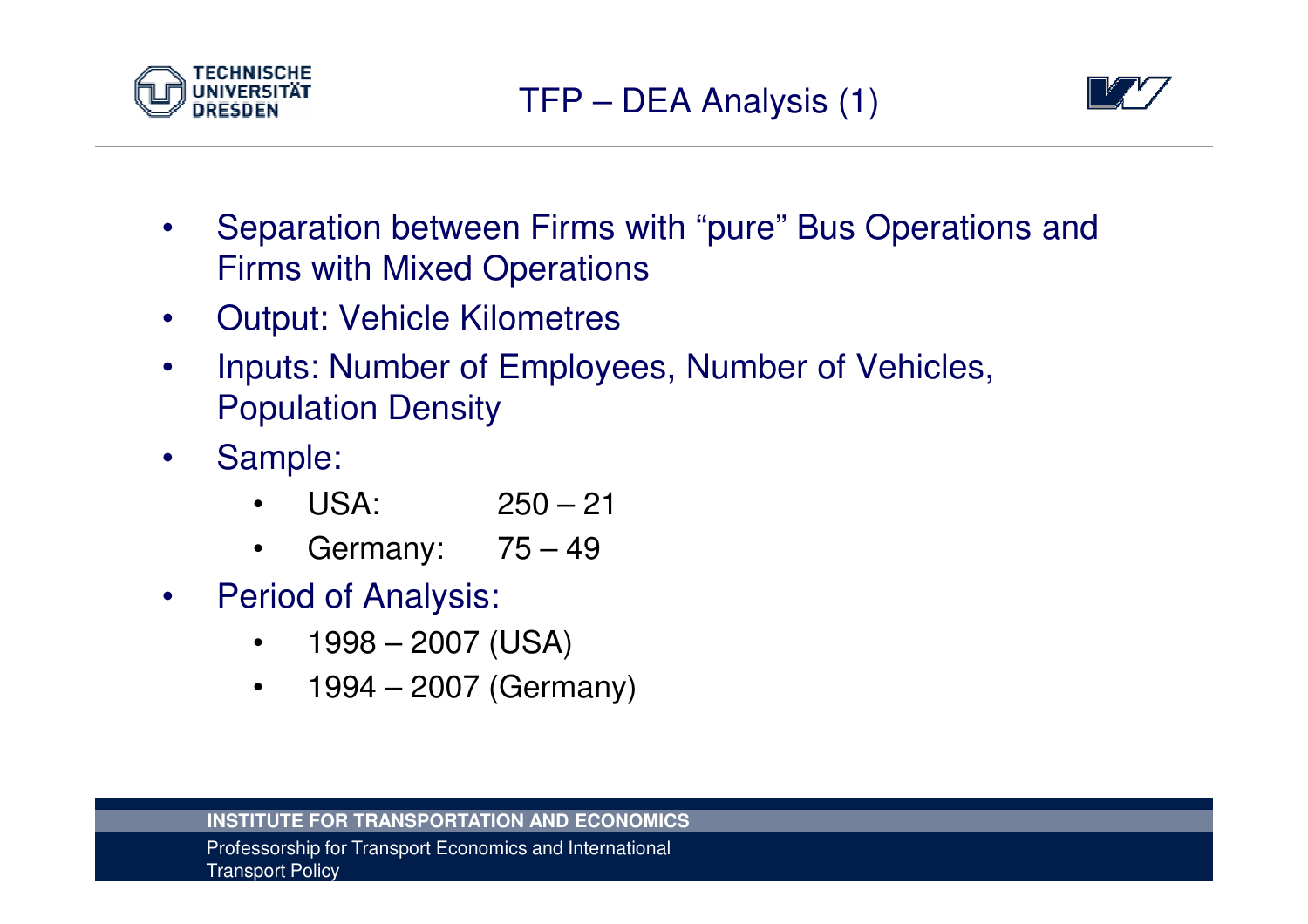



| country    | sample                   | average TFP in $%$ |
|------------|--------------------------|--------------------|
| Germany    | bus $(75)$               | 0.5                |
|            | mixed operations (49)    | 1.9                |
|            | lightrail and bus $(31)$ | 0.9                |
| <b>USA</b> | bus $(250)$              | 0.5                |
|            | mixed operation $(21)$   | 0.9                |
|            | only rail operation (31) | 1.6                |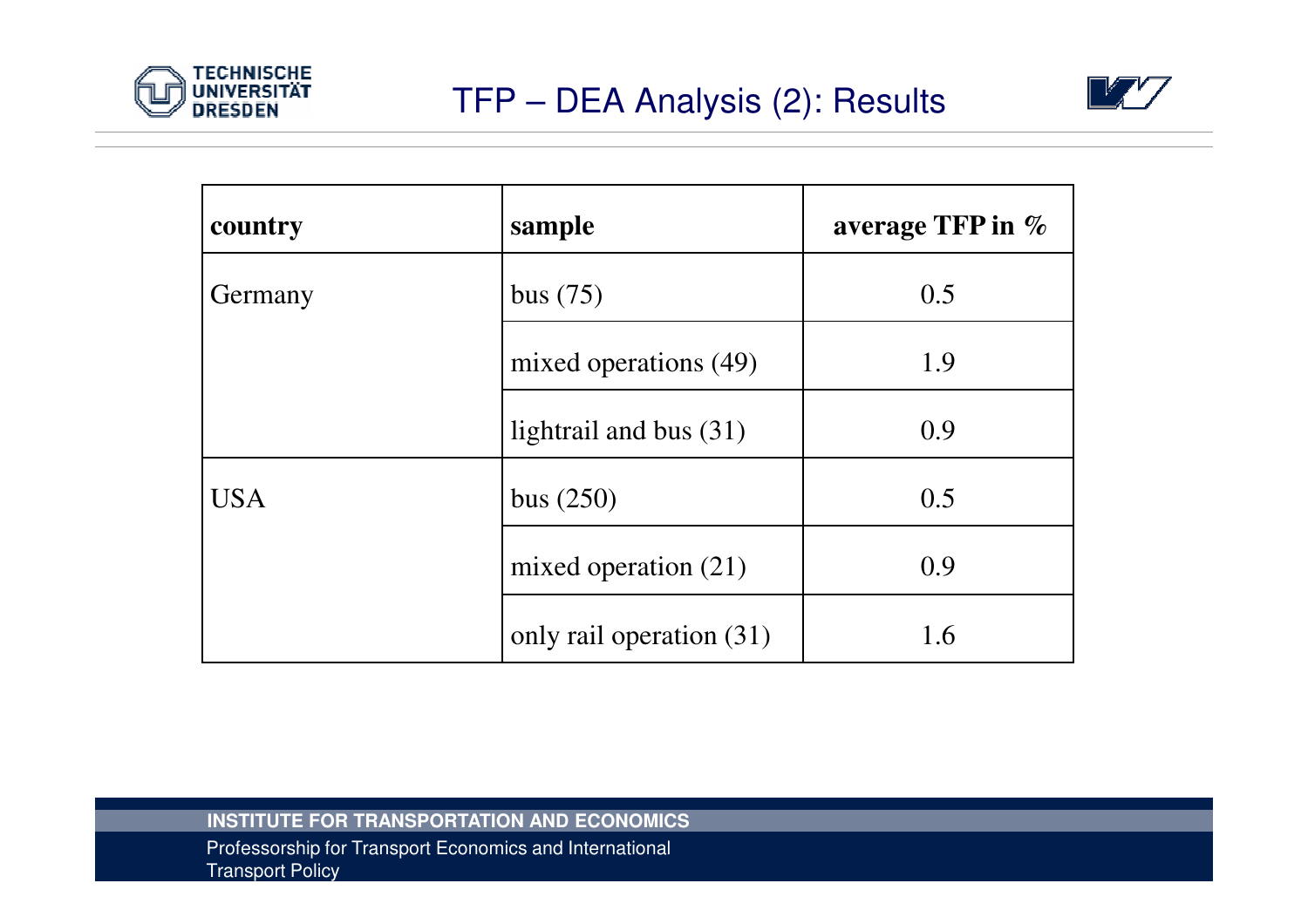





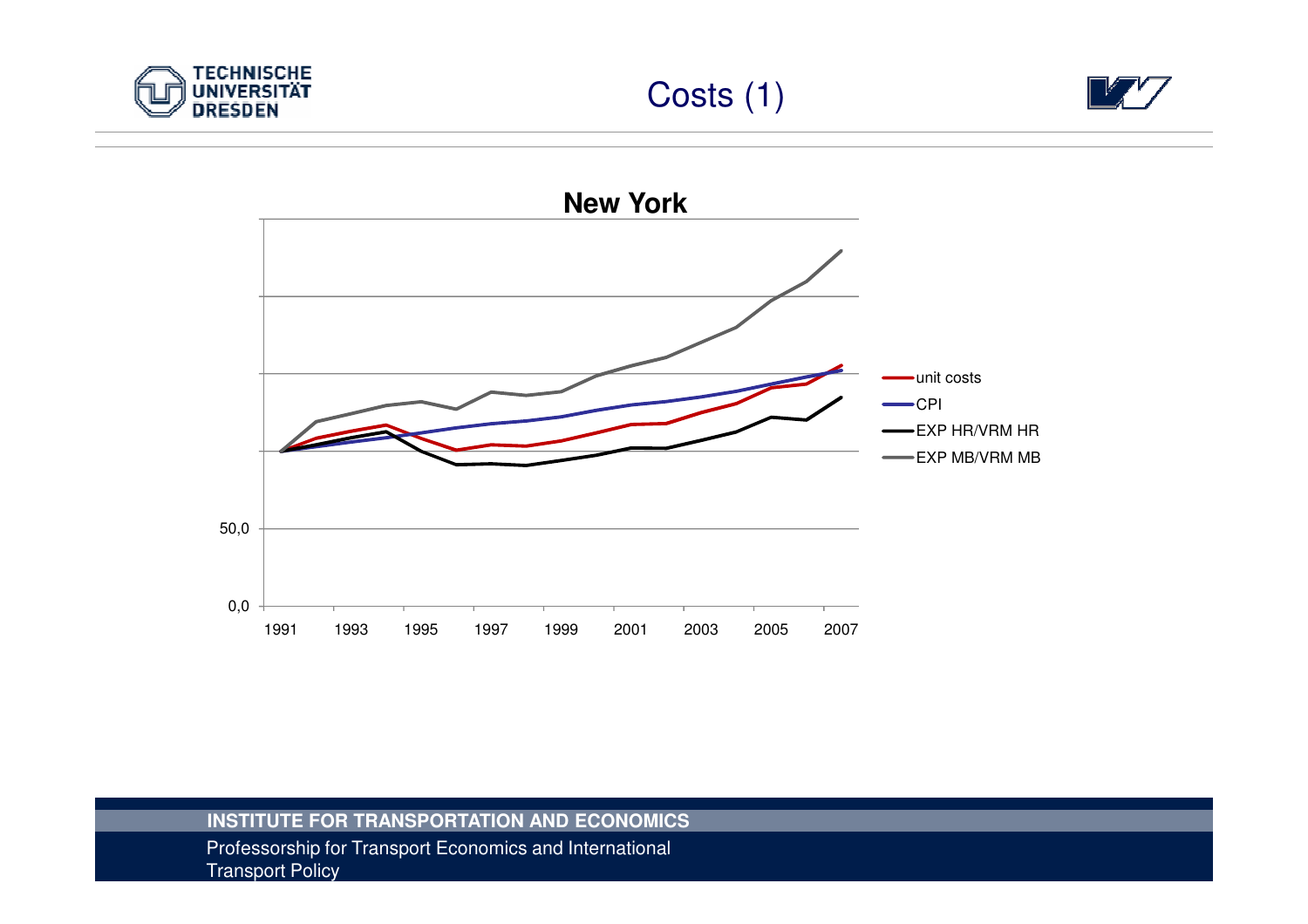



| 1991-2007      | average growth rate in $\%$ |          |
|----------------|-----------------------------|----------|
|                | Chicago                     | New York |
| unit costs     | 3.544                       | 2.897    |
| unit cost bus  | 4.333                       | 5.447    |
| unit cost rail | 2.331                       | 2.047    |
| CPI            | 2.649                       | 2.663    |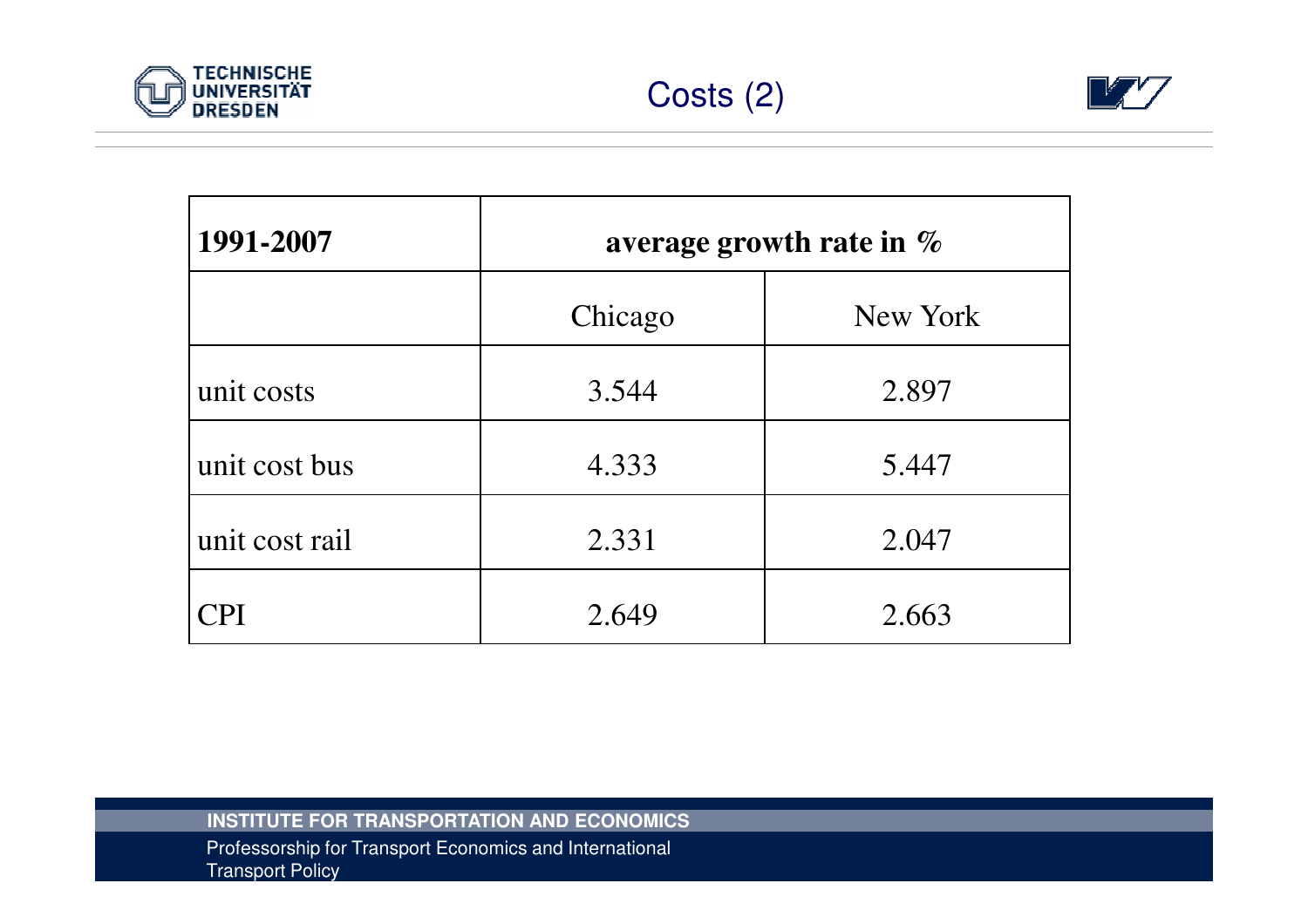

## Affordability





### **INSTITUTE FOR TRANSPORTATION AND ECONOMICS**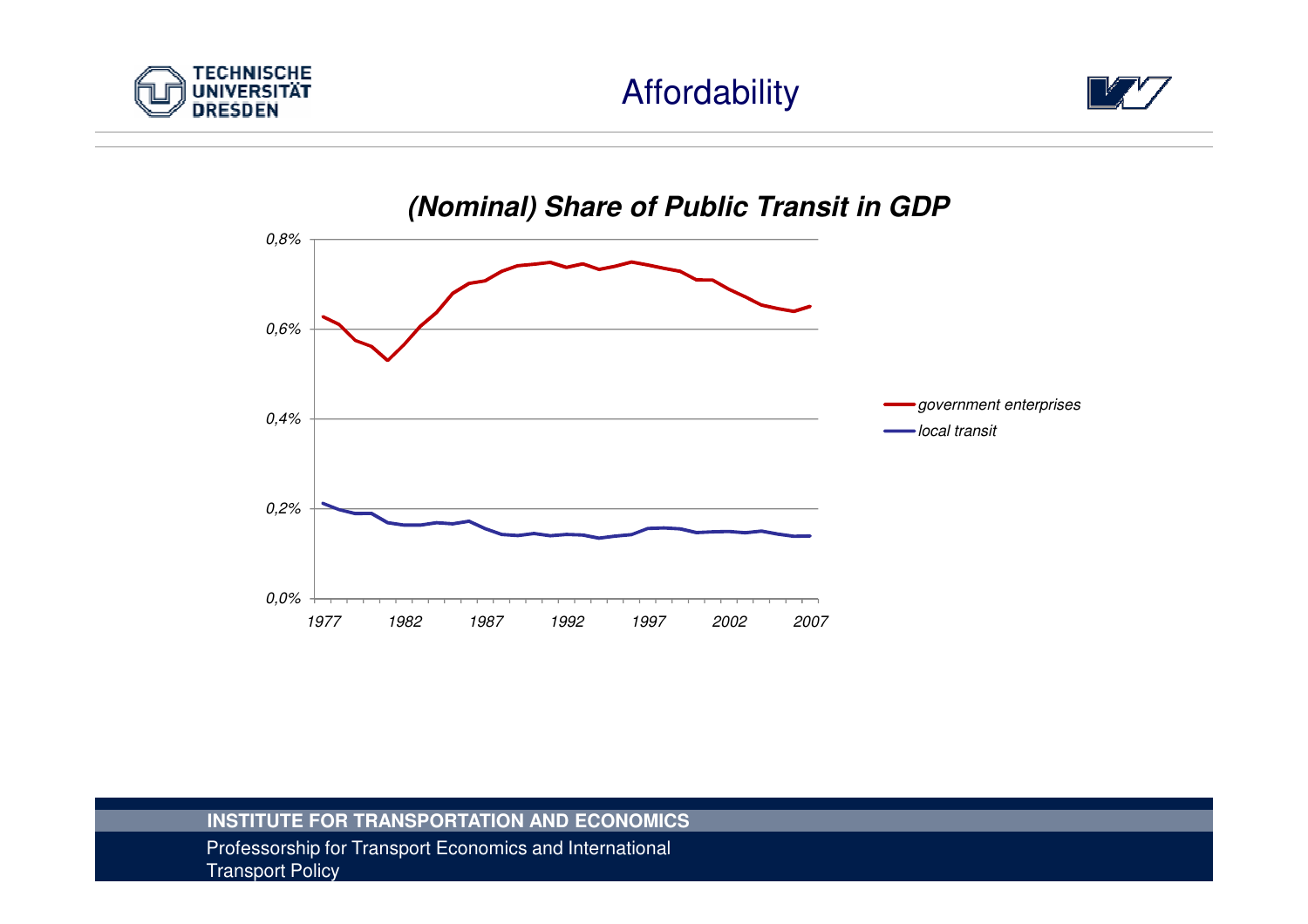



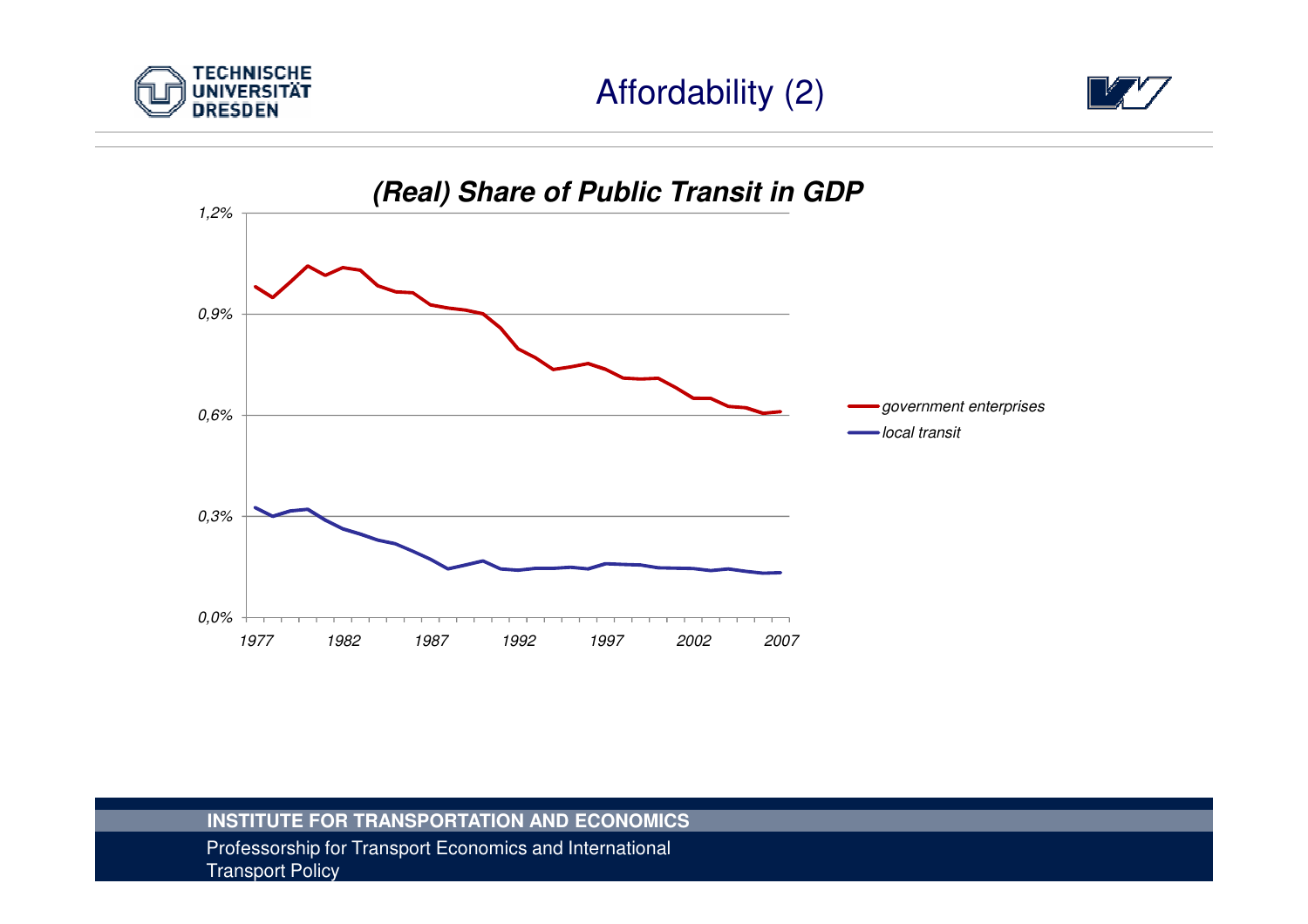





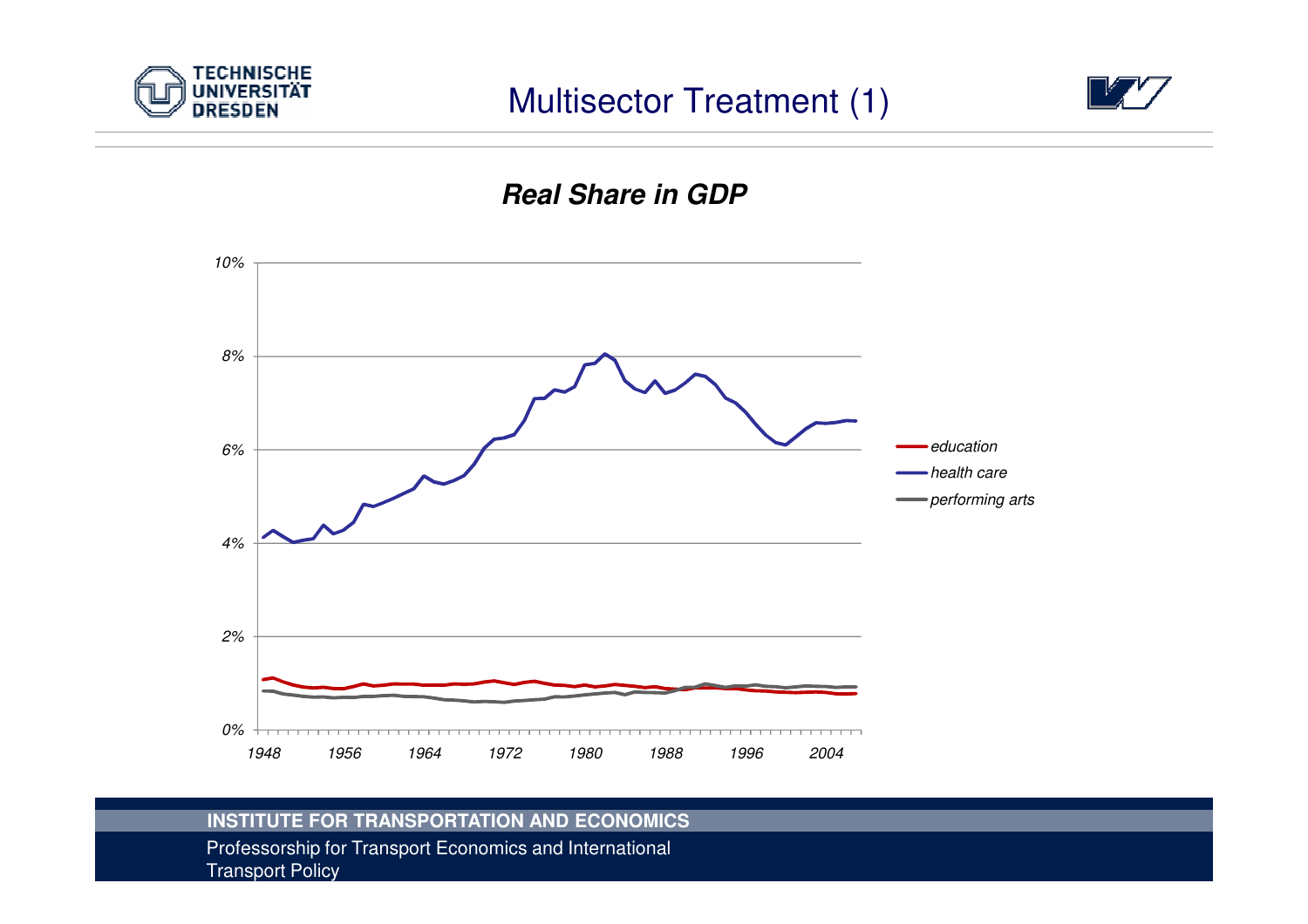





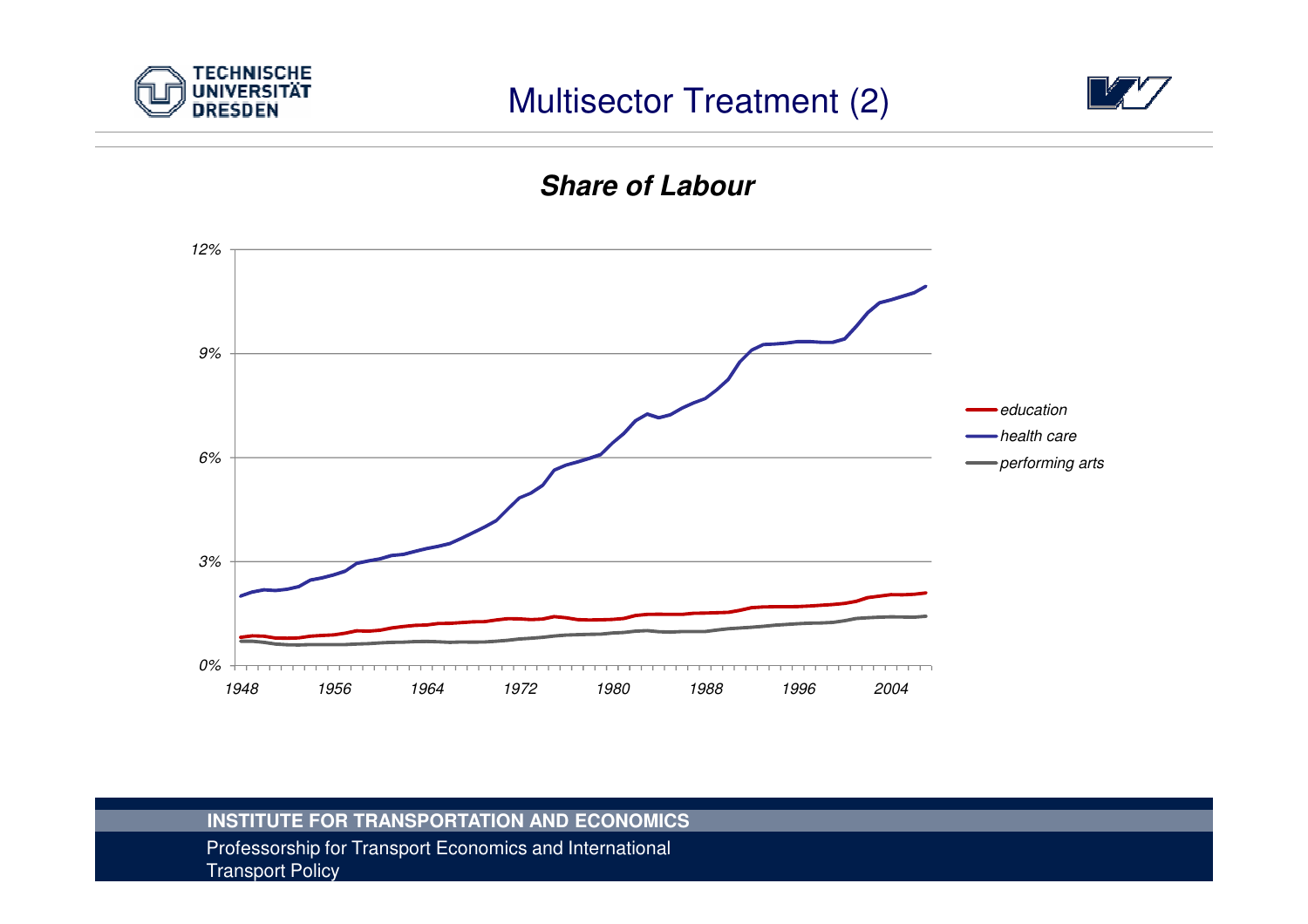



- •Existence of the Cost Disease for Local Transit Services
- •But Long-Run Affordability
- $\bullet$  However:
	- •Cost Disease of other Stagnant Sectors (non-fundable)
	- •Priorisation of tax financed Sectors still a feasible Possibility
	- •Decreasing Subsidies: How about Public Transport?
- • Possible Solutions:
	- •Subsidy-Decoupling: Pricing Reforms
	- $\bullet$ Long-Run Cut of Services
	- $\bullet$ City-Planning Instruments